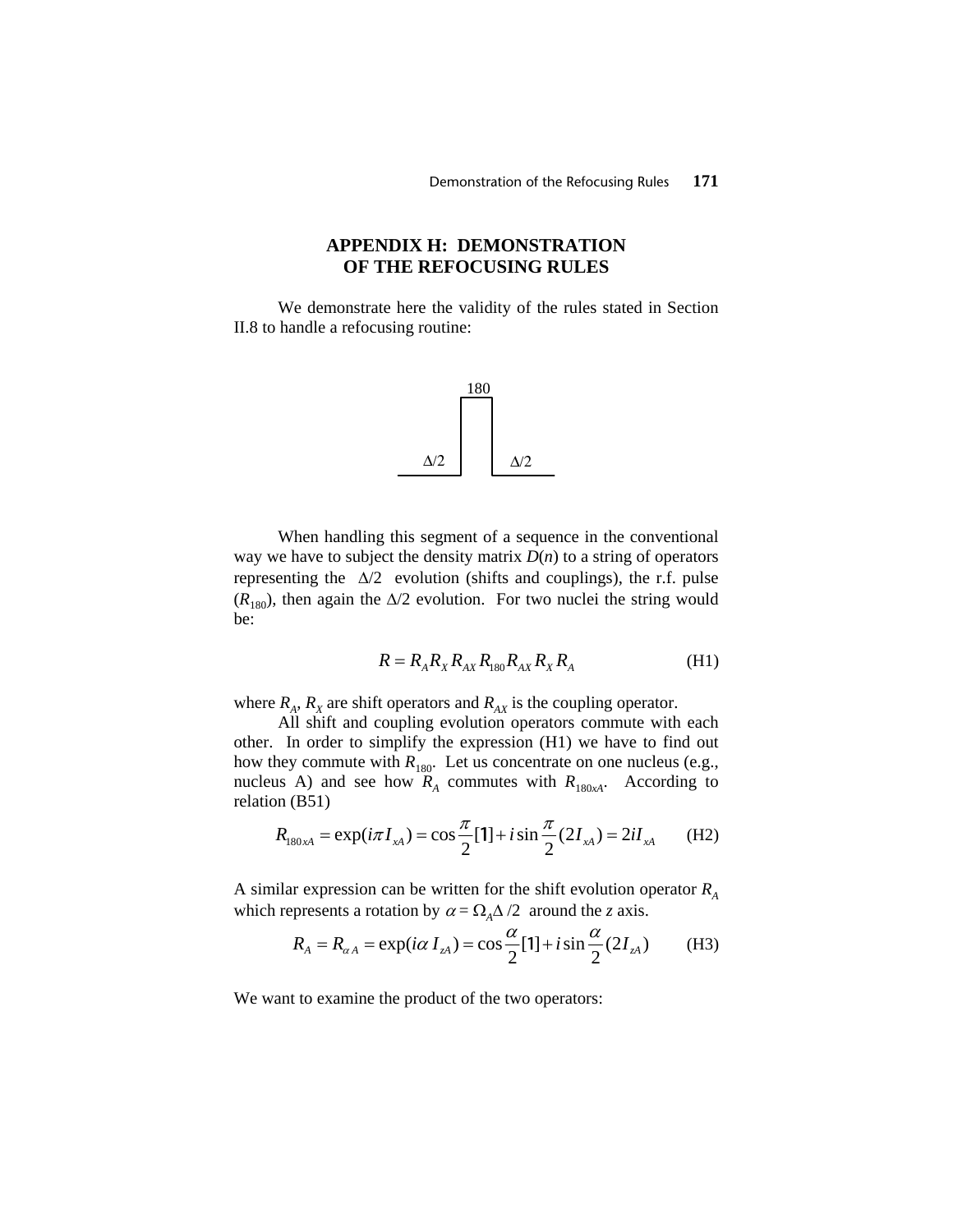**172** Appendix H

$$
R_{180xA}R_{\alpha A} = 2iI_{xA}\left[\cos\frac{\alpha}{2}[\mathbf{1}] + i\sin\frac{\alpha}{2}(2I_{zA})\right]
$$

Using the anticommutativity of  $I_x$  and  $I_z$  for  $I=1/2$  stated in (F10) we can rewrite the product as

$$
R_{180xA}R_{\alpha A} = \left[\cos{\frac{\alpha}{2}}[1] - i\sin{\frac{\alpha}{2}}(2I_{zA})\right] 2iI_{xA} = R_{(-\alpha)A}R_{180xA}
$$

We notice that  $R_{(-\alpha)A}$  is the reciprocal of  $R_{\alpha A}$  since their combined action would leave the density matrix unaffected. We can therefore write

$$
R_{180 \, \text{A}} R_{\alpha A} = R_{\alpha A}^{-1} R_{180 \, \text{A}} \tag{H4}
$$

and this is the commutation rule we needed.

One can check that the rule is the same if instead of  $R_{180xA}$  we use  $R_{180yA}$  or  $R_{180\Phi A}$  (180° rotation about an arbitrary axis in the *xy* plane). For the last case one has use

$$
R_{180\Phi A} = R_{(-\Phi)zA} R_{180xA} R_{\Phi zA} = R_{180\Phi A} R_{\Phi zA}^2 = R_{180xA} R_{(2\Phi)zA}
$$
  
=  $2iI_{xA} (\cos \Phi \cdot [1] + i \sin \Phi \cdot 2I_{zA}) = \cos \Phi \cdot 2iI_{xA} + i \sin \Phi \cdot (-2iI_{yA})$   
=  $R_{180xA} \cos \Phi + R_{180yA} \sin \Phi$ 

We have used here  $I_{xA}I_{zA} = -iI_{yA}/2$  which is a consequence of (E2) and (F9).

Therefore we can write in general

$$
R_{180A}R_A = R_A^{-1}R_{180xA}
$$
 (H5)

On the other hand we have

$$
R_{180A}R_{X} = R_{X}R_{180xA}
$$
 (H6)

since operators acting on different nuclei always commute.

A similar pattern can be followed to demonstrate

$$
R_{180A}R_{AX} = R_{AX}^{-1}R_{180A}
$$
 (H7)

$$
R_{180X}R_{AX} = R_{AX}^{-1}R_{180X}
$$
 (H8)